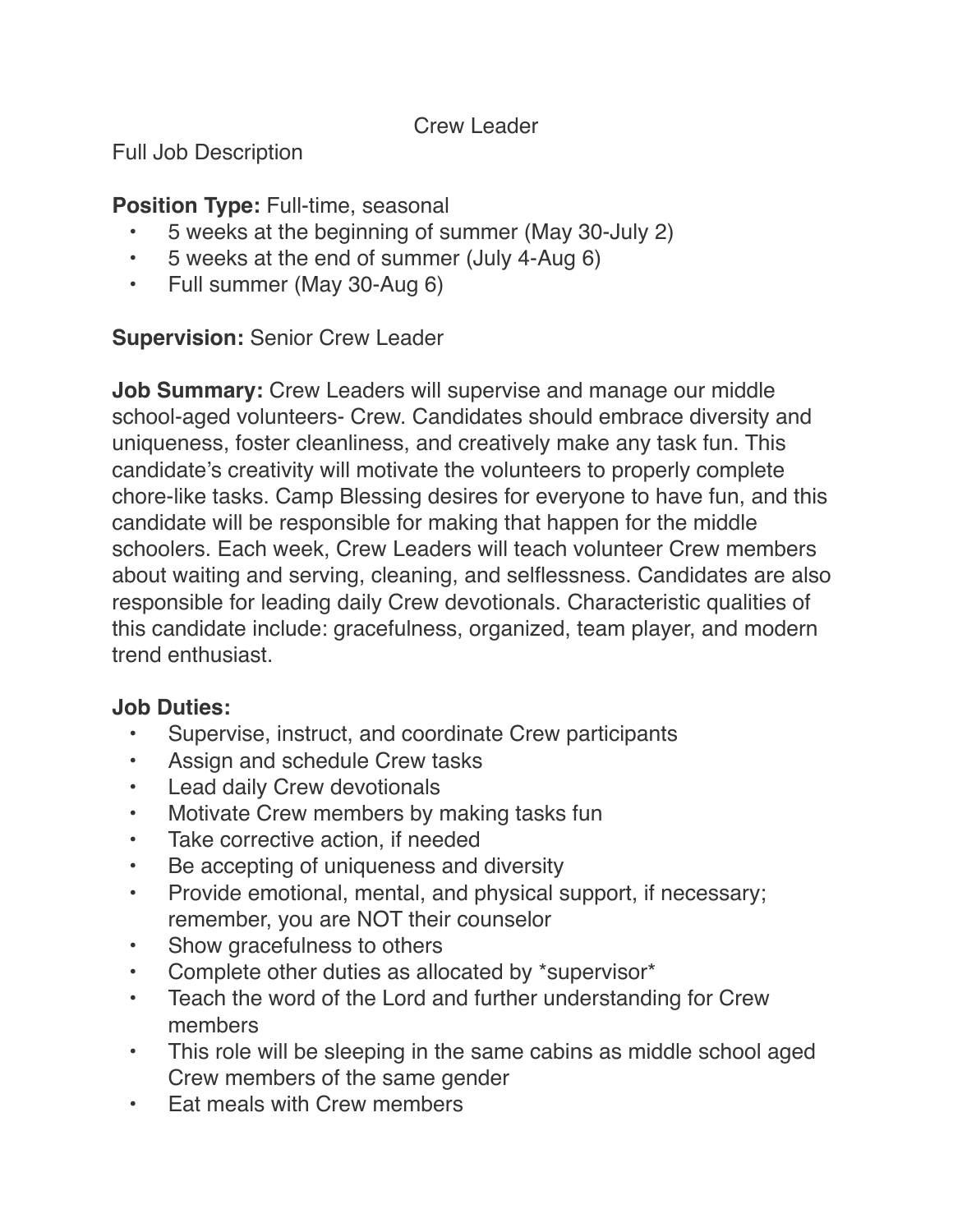### **Qualifications:**

- Must be at least 18 years of age
- Currently enrolled in or recently graduated from college
- Demonstrated history of responsibility, dependability, and maturity
- Knowledgeable about modern trends
- Passionate about mentoring middle school-aged kids

### **Required Skills:**

- **Organization**
- Ability to multitask
- Flexibility
- Problem solving
- Time management
- Ability to work independently
- Effective communication with campers and volunteers

#### **Pay and Benefits:**

- Starting at \$175/week and up based on experience and tenure with Camp Blessing Texas
- Free room and board while working
- Creating professional networking with college students from across the Country

All successful candidates must be able to pass a background check and will be required to complete a staff training and orientation program.

### **If you are interested in this position, please follow these next steps to apply:**

First, create an account if you do not currently have one.

### **Steps to creating an account:**

- Go to www.campblessing.org
- Click "Get Involved:
- Click "Apply Now"
- Click Create an Account
- Follow the directions to fill out all the important information for the primary contact - **make sure you enter your birthdate**